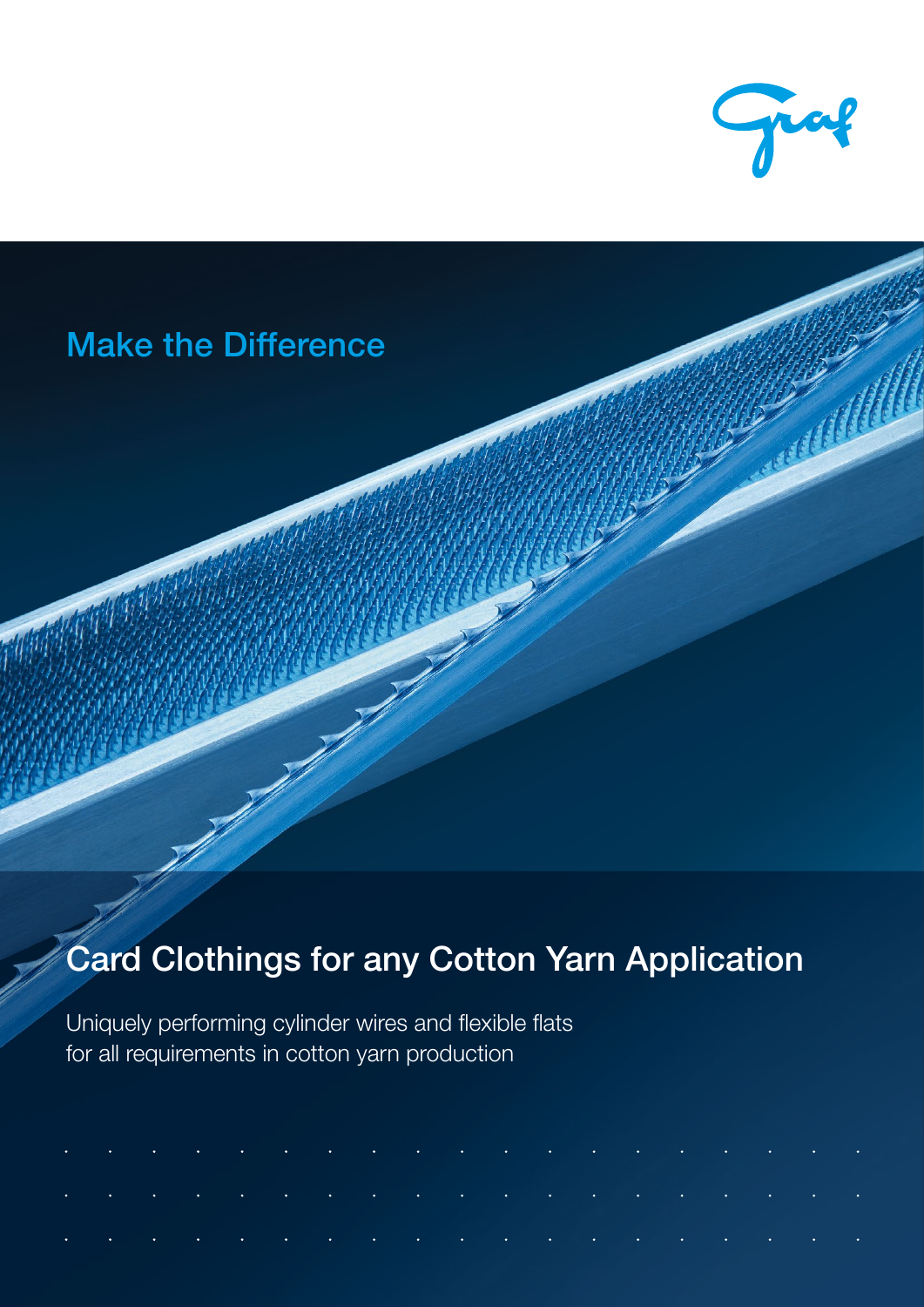## Differentiation Thanks to the Market Leader's Competencies





One of the daily uncertainties concerns the raw material, which must be processed into a consistent yarn quality despite its variations.

Spinning mills using Graf technology components benefit from perfectly matching card clothings that help them to optimize all types of yarn applications, irrespective of whether cotton or cotton blends.

Without compromising on lifetime and process stability, spinning mills can produce yarn of equal quality, even with higher levels of contaminated cotton. Also challenges, such as increasing short fiber content or seed coat fragments, are taken into account in the development and recommendation of the respective products.

The comprehensive product range consisting of technology components for carding and combing, as well as a network of technical consultants and service engineers, enables partners to be successful.



## New metallic card clothings: Cylinder wire P-1940

- Consistent sliver quality independent of the trash content higher than 5% – of the incoming cotton fibers thanks to high process stability.
- Extended lifetime of up to 10% thanks to the robust design with increased blade width.

## New flexible flat: resist-O-top C-60 (RSTO C-60)

- By up to 15% decreased IPI values on fine count yarns as a result of improved parallelization of the fibers.
- Extended lifetime of more than 20% thanks to application related card wire diameter.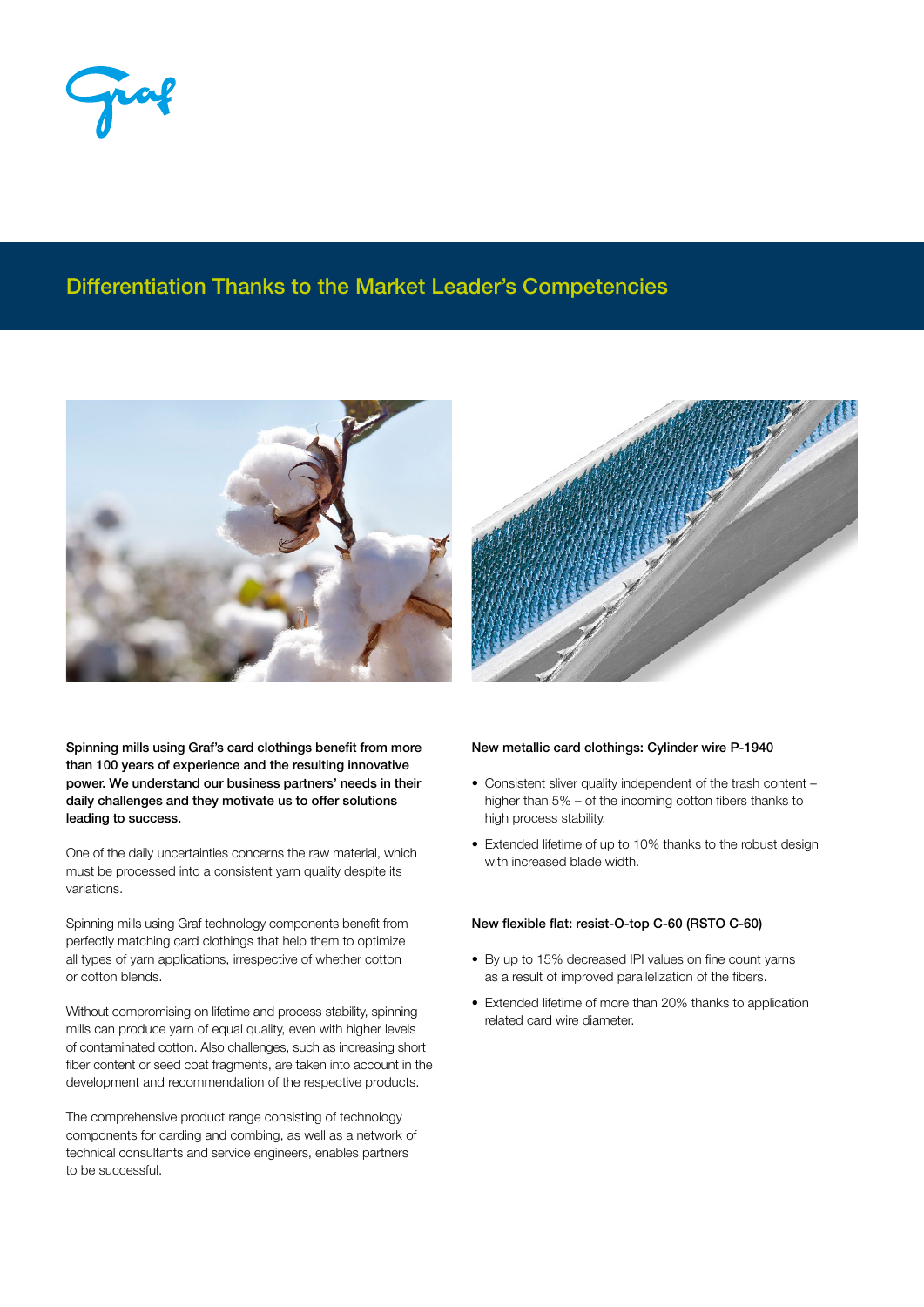# Product Advantages and Specification at a Glance

Choose the suitable combination of cylinder wire and flexible flats to perfectly operate your cards

- Most suitable technology components for all applications and requirements in cotton yarn production
- Lowest yarn costs thanks to highest yield on raw material
- Smooth operation of consistent yarn quality throughout the entire card clothing lifetime
- Extended cylinder wire lifetime through CUTTYSHARP (+ 25%) and MULTISHARP (+ 50%) alloys
- 15% extended lifetime of Graf flexible flats compared to conventional flexible flats





### Cylinder Wires

|                               | <b>Trash content</b><br>$\leq 5\%$ | <b>Trash content</b><br>$> 5\%$ |
|-------------------------------|------------------------------------|---------------------------------|
| Product description           | P-2040SX0,4                        | P-1940SX0,4                     |
| Alloy                         | CUTTYSHARP, MULTISHARP             | CUTTYSHARP, MULTISHARP          |
| Surface treatment             | none, blank hardened               | none, blank hardened            |
| Height                        | $2.00$ mm                          | $1.90$ mm                       |
| <b>Blade width</b>            | $0.06$ mm                          | $0.09$ mm                       |
| Points Per Square Inch (PPSI) | 966                                | 966                             |
| Breast angle                  | $40^\circ$                         | $40^{\circ}$                    |



## Flexible Flats

|                               | Coarse count yarn |              | Medium and<br>fine count yarn | Superfine count yarn |           |
|-------------------------------|-------------------|--------------|-------------------------------|----------------------|-----------|
|                               | $<$ Ne 15         | $Ne$ 15 – 24 | $Ne 24 - 60$                  | $Ne 60 - 80$         | > Ne 80   |
| Product description RSTO C-43 |                   | RSTO C-48    | RSTO C-55                     | RSTO C-60            | RSTO C-74 |
| <b>PPSI</b>                   | 430               | 480          | 550                           | 600                  | 740       |